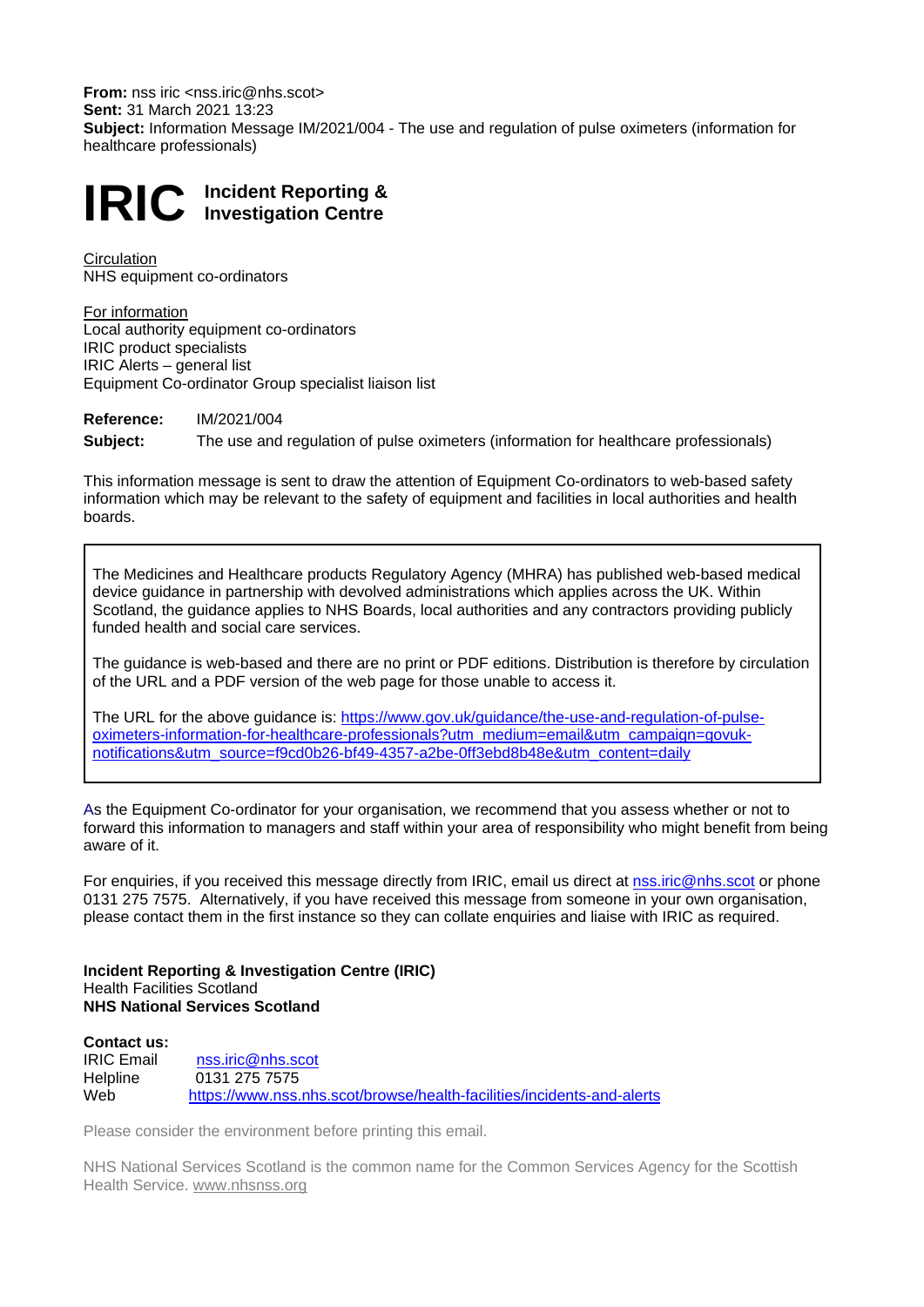## **@ GOV.UK**

- 1. Home (https://www.gov.uk/)
- 2. Medical devices regulation and safety (https://www.gov.uk/topic/medicines-medical-devicesblood/medical-devices-regulation-safety)

#### Guidance

## The use and regulation of pulse oximeters (information for healthcare professionals)

Information for healthcare professionals on how pulse oximeters are regulated, home use and issues to look out for when using the devices

From:

Medicines and Healthcare products Regulatory Agency

(https://www.gov.uk/government/organisations/medicines-and-healthcare-products-regulatory-agency) Published:

26 March 2021

## **Contents**

- Pulse oximeters and why they are used
- Factors which can affect the accuracy of pulse oximeters  $\bullet$
- Home use of pulse oximeters  $\bullet$
- Regulation of pulse oximeters  $\bullet$
- Advice for clinicians interpreting pulse oximetry readings in Sp02 sensors and standalone fingertip devices
- **Reporting problems**

Print this page

## Pulse oximeters and why they are used

Pulse oximetry is a well-established technique used in healthcare to take a non-invasive measurement of the blood-oxygen level of a patient. This measurement can help with the early detection of signs of deterioration. The value produced is just one part of the range of measurements that clinicians use to decide on the most appropriate treatment. The changes in the oxygen saturation value may be more important than just the number reported.

## Factors which can affect the accuracy of pulse oximeters

Typically, these devices work by shining a light into the skin and measuring how this is absorbed by the blood to estimate how much oxygen is present. Because of this, it is possible that patients with lighter skin may have small differences in the result reported when compared to those with darker skin. This is just one factor that can alter the result produced.

Other well-known factors include: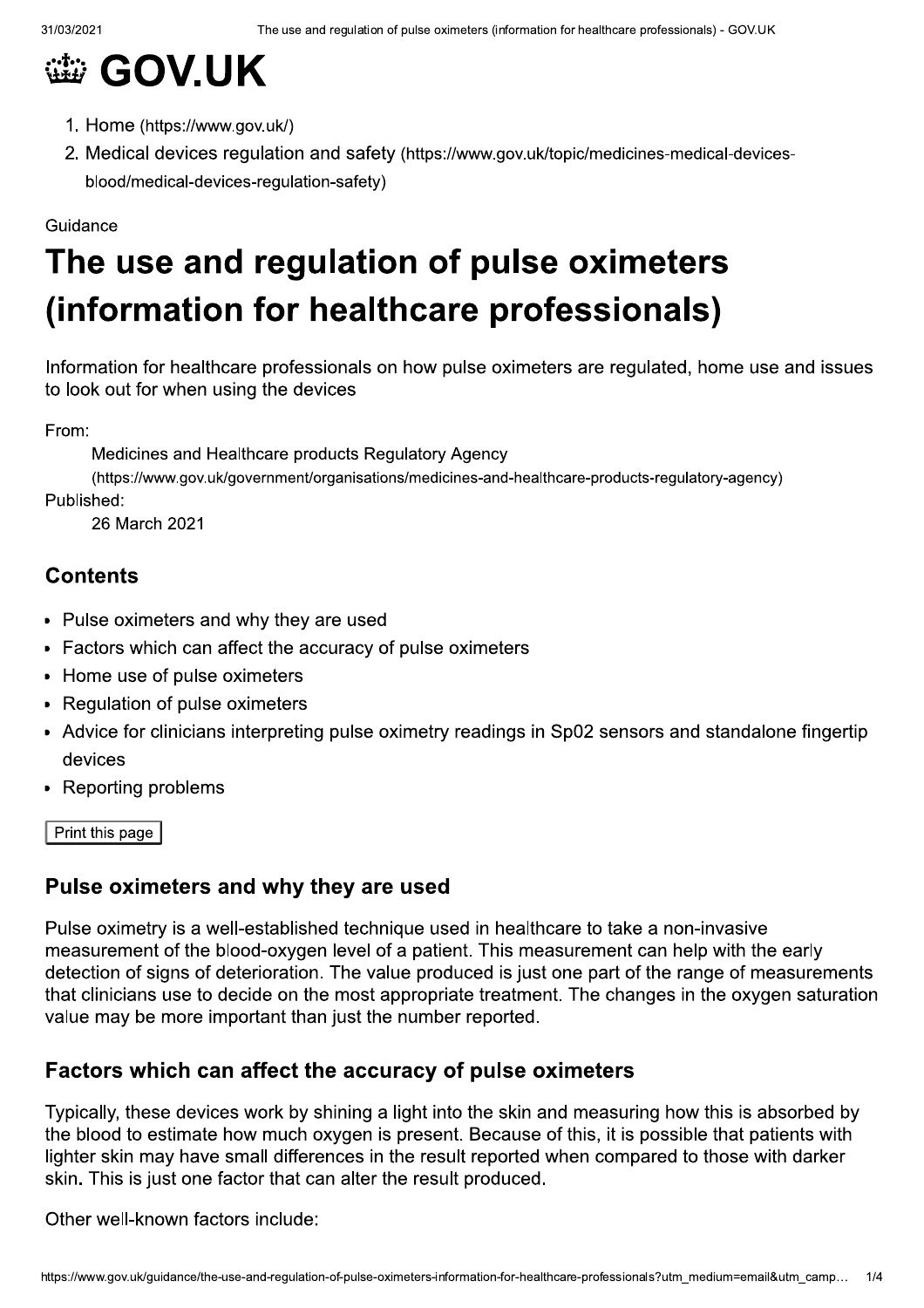- low perfusion
- movement
- nail polish
- henna dye
- tattoos
- probe mispositioning
- ambient lighting hitting the sensor

The relative change in a patient's reading may be of greater significance to clinical management than the absolute value. The MHRA is not aware of any incidents where skin colour has had an adverse effect on the use of pulse oximeters when providing effective clinical care.

#### Home use of pulse oximeters

The MHRA does not recommend that members of the public use oximeters at home unless they have been advised to do so by a qualified clinician, have been shown how to take an accurate measurement, and they are providing results for clinical review. General information on medical devices for users and patients is available from the MHRA (https://www.gov.uk/guidance/medical-devicesinformation-for-users-and-patients).

The NHS COVID Oximetry @home (https://www.england.nhs.uk/coronavirus/publication/novel-coronaviruscovid-19-standard-operating-procedure-covid-oximetry-home/) and COVID Virtual Wards (https://www.england.nhs.uk/coronavirus/publication/covid-virtual-ward/) services are aimed at high-risk patients with coronavirus (COVID-19). They are supported by teams of healthcare professionals who provide the necessary instructions on good practice in taking measurements and advice on passing results for clinical interpretation.

#### **Regulation of pulse oximeters**

All medical devices on the UK market must meet stringent requirements for safety and performance under the UK Medical Device Regulations 2002 (SI 2002 No 618, as amended) (https://www.legislation.gov.uk/uksi/2002/618/contents/made). Pulse oximeters intended for clinical use are regulated as medical devices and should display a valid CE, CE UKNI or UKCA mark.

The MHRA does not approve medical devices directly. In the case of pulse oximeters and other higher risk medical devices, the manufacturer shows their compliance with the regulations with thirdparty approval by a designated approved body (https://www.gov.uk/government/publications/approvedbodies-for-medical-devices/approved-bodies-for-medical-devices). Although not mandatory, market approval is expected to include compliance with the relevant technical product standard BS EN ISO 80601-2-61:2019 (Medical Electrical Equipment, Particular requirements for basic safety and performance of pulse oximeter equipment).

See information on how medical devices are regulated (https://www.gov.uk/guidance/regulating-medicaldevices-in-the-uk).

Manufacturers are required to report serious incidents involving their medical devices. Investigation of these reported incidents is an important aspect of the MHRA's medical device safety monitoring system.

#### Advice for clinicians interpreting pulse oximetry readings in Sp02 sensors and standalone fingertip devices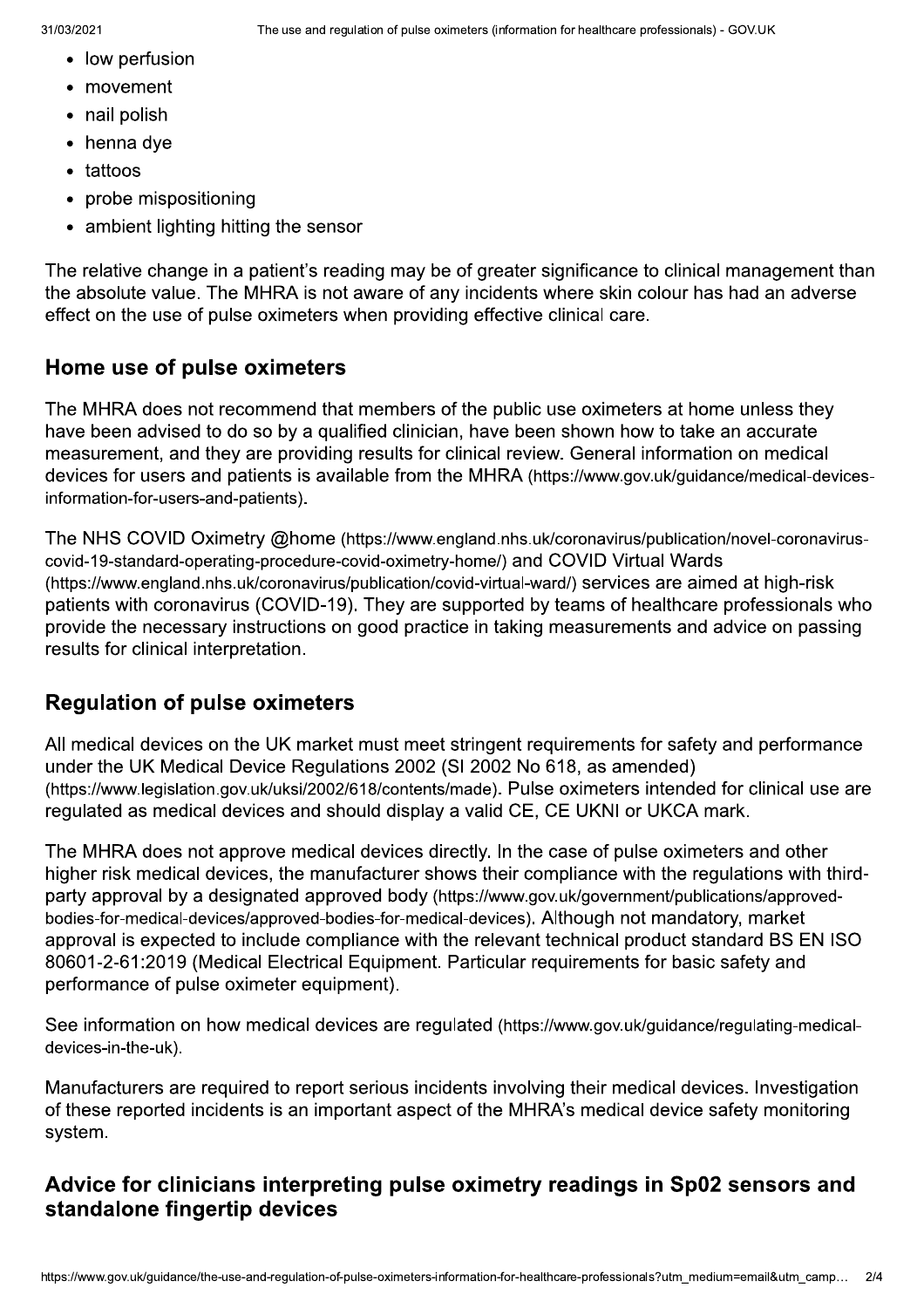The reading may vary between different devices and patients. To meet the accuracy requirements of the applicable technical standard, the root-mean-square difference between the oximeter and the true value must be below 4% across the range of 70-100% SpO2. Below 70% SpO2 the accuracy falls. Although pulse oximetry will not give a precise value of oxygen saturation, it is useful for following trends. It does not measure carbon dioxide (CO2) levels.

To get the best performance and precision, consider the following points that affect the calculation of SpO<sub>2</sub>.

#### Use an appropriate device and ensure it fits securely.

Too tight causes constriction; too loose lets light in. Do not pull or stretch the cable and beware of motion artefacts when transporting patients.

#### **Nail coatings**

Where possible remove nail polish, check for false nails or consider an alternative site.

#### Poor peripheral blood circulation

This may reduce the arterial pulsation, making it difficult to pick up a signal. Situations can include hypovolaemia; cold; cardiac failure; arrhythmias; peripheral vascular disease; and the position of a non-invasive blood pressure cuff.

#### Darker skin pigmentation

This may cause an overestimate of SpO2 saturations, so consider relative changes in an individual patient's readings as well as the numerical result.

#### Dyes, henna or tattoo ink

The use of some dyes, such as methylene blue (as used in surgery), henna or tattoo ink may affect the absorption of light and the results produced.

Other factors

- clean and maintain devices according to the manufacturer's recommendations
- replace damaged or faulty devices
- in an MRI environment only use probes designated MR CONDITIONAL or MR SAFE

## **Reporting problems**

We encourage healthcare professionals to report any suspected or actual adverse incidents involving these devices, as well as shortcomings with device performance or instructions for use. Report through your healthcare institution's local incident reporting system and/or your national incident reporting authority as appropriate: England (https://yellowcard.mhra.gov.uk/), Scotland (https://www.nss.nhs.scot/health-facilities/incidents-and-alerts/report-an-incident/), Northern Ireland (https://www.health-ni.gov.uk/articles/reporting-adverse-incident), Wales (https://yellowcard.mhra.gov.uk/).

Members of the public in any part of the UK can report through the Yellow Card scheme (https://yellowcard.mhra.gov.uk/).

#### Published 26 March 2021